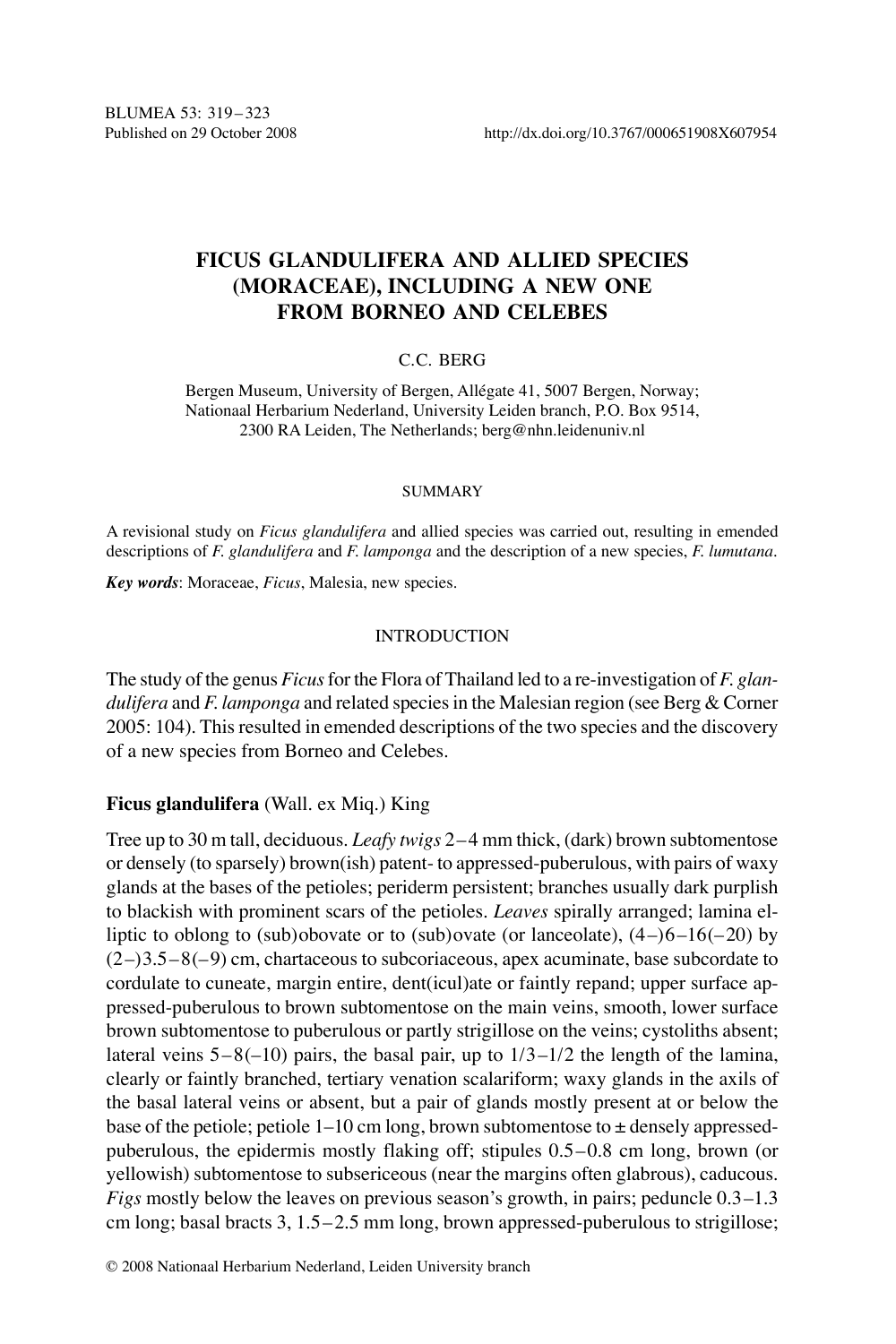receptacle ellipsoid to subglobose, 0.7–1 cm diam. when dry, 1.2–1.5 cm diam. when fresh, sparsely but around the ostiole densely appressed-puberulous to strigillose (or the whole surface densely appressed-puberulous), the surface often veined, sometimes up to 0.5 cm long stipitate, seed-figs yellow to red at maturity, gall-figs yellowish to orange at maturity and irregularly longitudinally dehiscent, apex convex, ostiole c. 2 mm diam.,  $\pm$  prominent; internal hairs abundant, yellowish.

Distribution  $-$  As indicated in Berg & Corner 2005: 110.

### Ficus lamponga Miq.

Tree up to 33 m tall, becoming slightly buttressed, deciduous; milk sap watery. Leafy twigs 2-4 mm thick, densely to sparsely brown(ish) appressed-puberulous to strigillose; periderm persistent; branches dark brown to purplish, scars of the stipules  $\pm$  prominent. Leaves spirally arranged; lamina oblong to elliptic to (subobovate) to lanceolate, 8–25 by 3.5–13 cm, chartaceous, apex acuminate, base truncate to rounded to cuneate, margin entire; upper surface brownish appressed-puberulous on the veins or only on the midrib, smooth, lower surface brown appressed-puberulous to strigillose on the veins; cystoliths absent; lateral veins  $(8-110-13(-18)$  pairs, branched, the basal pair up to  $(1/8-1/6-1/4(-1/3))$  the length of the lamina, branched or unbranched, sometimes also other lateral veins branched or furcate away from the margin, tertiary venation scalariform; waxy glands absent on the lamina, but often a single transversely band-shaped gland at the base of the petiole; petiole  $2-7.5$  cm long, brown appressed-puberulous to strigillose or tomentose to hirtellous, the epidermis flaking off; stipules  $0.5-1.2$  cm long, brown appressed-puberulous to strigillose, sometimes only on the keel, rarely subglabrous, caducous. *Figs* below the leaves on previous season's growth, in pairs; peduncle  $(0.2-)0.5-1$  cm; basal bracts 3,  $2-3$  mm long, densely to sparsely appressedpuberulous; receptacle subglobose to ellipsoid, 0.8-1.3 cm diam. when dry, 1.3-1.6 cm diam. when fresh, mostly non-stipitate, sometimes up to 0.5 cm long stipitate, densely to sparsely brownish puberulous to subglabrous, the surface veined, seed-figs orangeochre to red at maturity, gall-figs greenish at maturity and irregularly longitudinally dehiscent, apex convex or  $\pm$  protracted, ostiole 2.5–3.5 mm diam., prominent; internal hairs abundant, yellow.

Distribution - NE India, Myanmar, Indochina, Thailand, Andaman Islands; in Malesia: Malay Peninsula, Sumatra.

Notes  $-1$ . In Malesia, this species is confined to the Malay Peninsula and Sumatra, for the greater part by specimens provisionally named F. glandulifera var. multinervia by Corner.

2. A form with narrow laminas and relatively short petioles and basal lateral veins, recognized as F. lepidosa var. martabanica King  $(=F.$  lamponga Miq. var. martabanica (King) Basu (1994) 447), is found scattered in the range of the species.

3. Material with sparsely hairy, sometimes only ciliolate stipules is found in the northern part of the species range, in the southern part the stipules are mostly densely hairy; the type of F. lamponga (a sterile collection with a leafy twig with some leaves from Sumatra) might be an exception as the indumentum on leafy twigs and the lamina is rather sparse.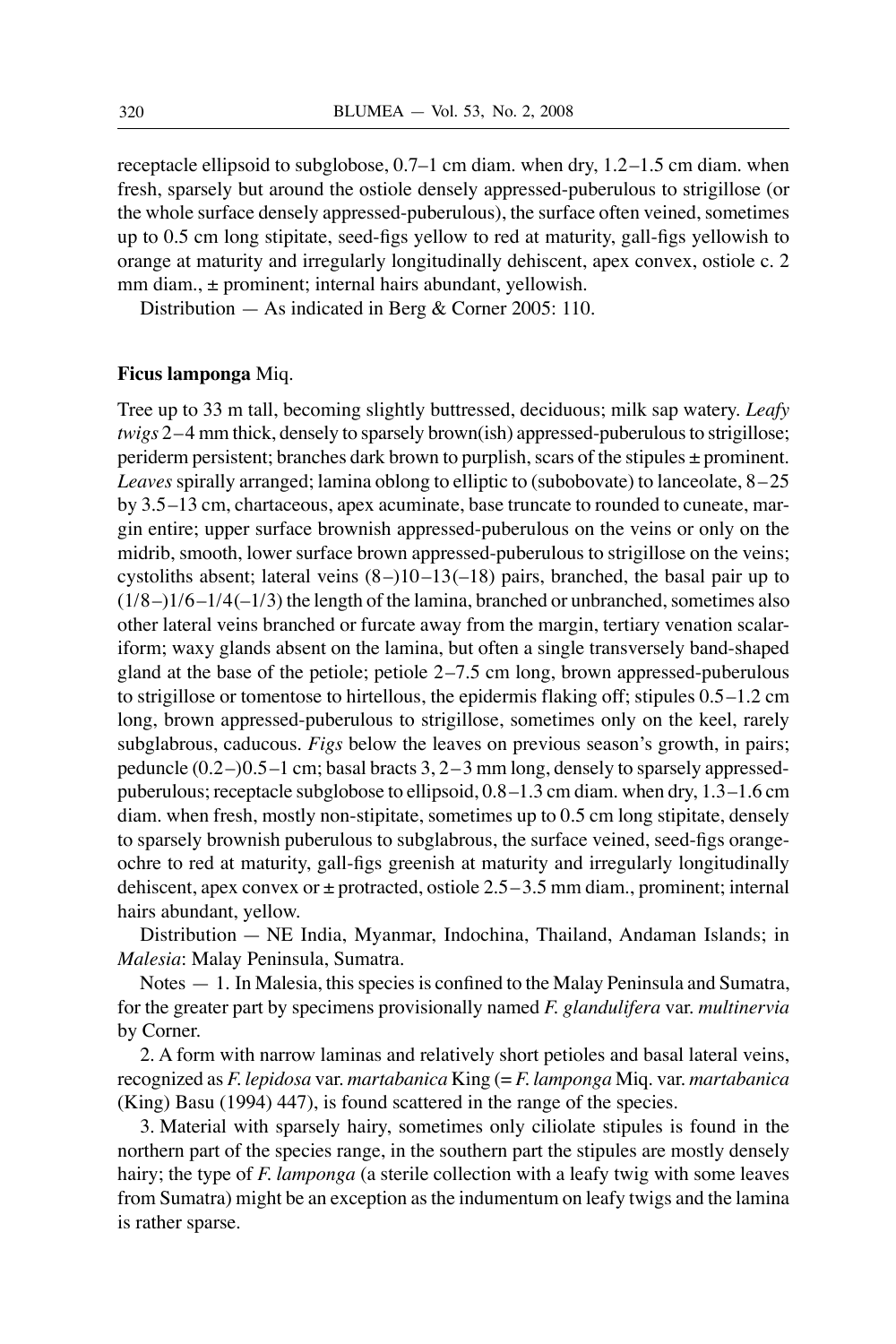### Ficus lumutana C.C. Berg, spec. nov.  $-$  Fig. 1

Fico lamponga similis, ramulis foliosis subglabris, venis lateralibus paucioribus, stipulis ciliolatis solum differt. - Typus: K. Sidiyasa et al. 3407 (holo WAN; iso BO, K, L), Indonesia, East Kalimantan, Paser District, Gunung Lumut Protection Forest, between Rantau Layung and Mului, off km 64, 600 m, 15 Nov. 2005.

Tree up to 35 m tall, buttressed, deciduous; milk sap watery (or milky). Leafy twigs  $2-4$ mm thick, glabrous or sparsely appressed puberulous; periderm persistent; branches dark brown to purplish, scars of the stipules  $\pm$  prominent. Leaves spirally arranged; lamina oblong to elliptic (to subobovate),  $5-15$  by  $2-5$  cm, chartaceous, apex acuminate, base rounded to cuneate, margin entire; upper surface sparsely appressed-puberulous on the midrib, smooth, lower surface sparsely appressed-puberulous on the main veins or only on the midrib; cystoliths absent; lateral veins 7–9 pairs, none branched or furcate away from the margin, the basal pair up to  $1/10-1/6$  the length of the lamina, running close to the margin, unbranched, tertiary venation scalariform; waxy glands absent on the lamina, but a single vague or clear (sub)median circular gland at or below the base of the petiole; petiole  $1-4$  cm long, (sparsely) appressed-puberulous or subglabrous, the epidermis flaking off; stipules  $0.5-1$  cm long, (only) brown ciliolate, caducous. *Figs* below the leaves on previous season's growth, in pairs or solitary; peduncle  $0.5-1.5$  cm long; basal bracts 3,  $1-2$  mm long, (only) ciliolate; receptacle subglobose,  $0.8-1.2$  cm diam. when dry, mostly 0.5 cm long stipitate, sparsely puberulous to glabrous, veined, seed-figs orange to yellow at maturity, gall-figs greenish (to yellowish) at maturity and irregularly longitudinally dehiscent, apex convex or slightly protracted, ostiole  $2-2.5$ mm diam.,  $\pm$  prominent; internal hairs abundant, yellow.

Distribution — Malesia: Borneo (Kalimantan, Sabah, Sarawak), Sulawesi.

Habitat  $-$  Primary and secondary forest at altitudes up to c. 1000 m.

Notes  $-1$ . Most of these collections were identified as *F. lamponga* from which they differ sufficiently to be recognised as representatives of a new species. The main differences are: leafy twigs subglabrous, stipules glabrous outside, only ciliolate, less lateral veins, shorter basal lateral veins, and always stipitate fig receptacles. In most of these features the new species also differs from *F. glandulifera*, of which the figs are often stipitate in Borneo.

2. This species belongs to a group of species (ser. *dehiscentes* sensu Corner) of which the gall-figs are dehiscent at maturity; however, in none of the studied collections of the new species this feature is manifest, neither is it clear whether this species is deciduous like the other members of the group.

3. The new species can be keyed out in the general key in Berg  $&$  Corner (2005: 75) as follows:

| 44 (new) a. Lamina hairy, at least on the midrib above and beneath; midrib reaching the |  |
|-----------------------------------------------------------------------------------------|--|
| apex of the lamina; fig receptacle $0.8-1.8$ cm diam. when dry 45(new)                  |  |
| 44(new)b. Lamina (sub)glabrous; midrib often not reaching the apex; fig receptacle      |  |
|                                                                                         |  |
| 45(new)a. Venation prominent beneath; figs sessile, receptacle 1.5–1.8 cm diam. when    |  |
|                                                                                         |  |
| 45(new)b. Venation almost flat beneath; figs pedunculate, receptacle 0.8-1.2 cm diam.   |  |
|                                                                                         |  |
| $45(old) \rightarrow 46 +$ subsequent number changes;                                   |  |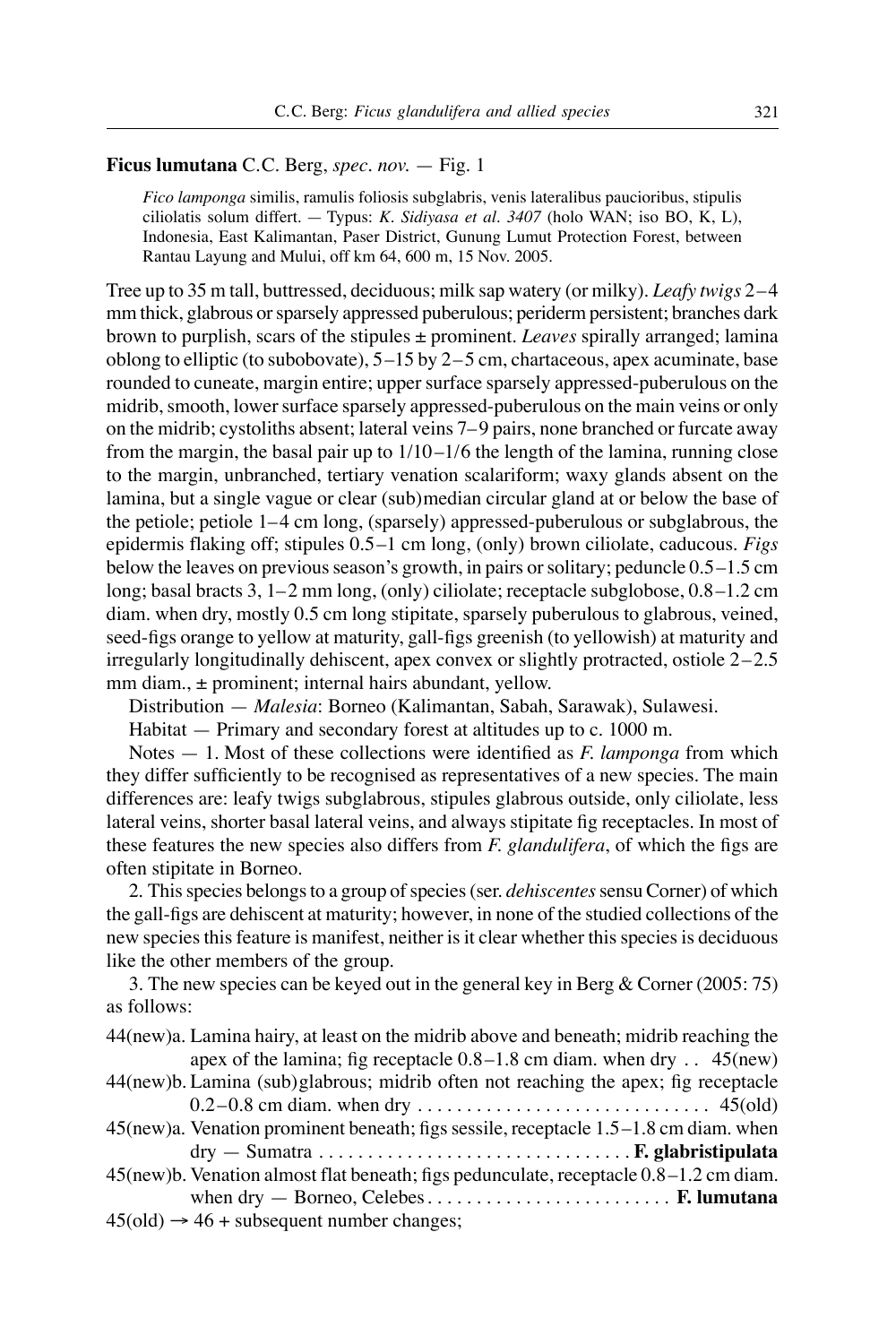

Fig. 1. Ficus lumutana C.C. Berg. Leafy twigs with figs (K. Sidiyasa et al. 3407, L), Indonesia, East Kalimantan, Paser District, Gunung Lumut Protection Forest.